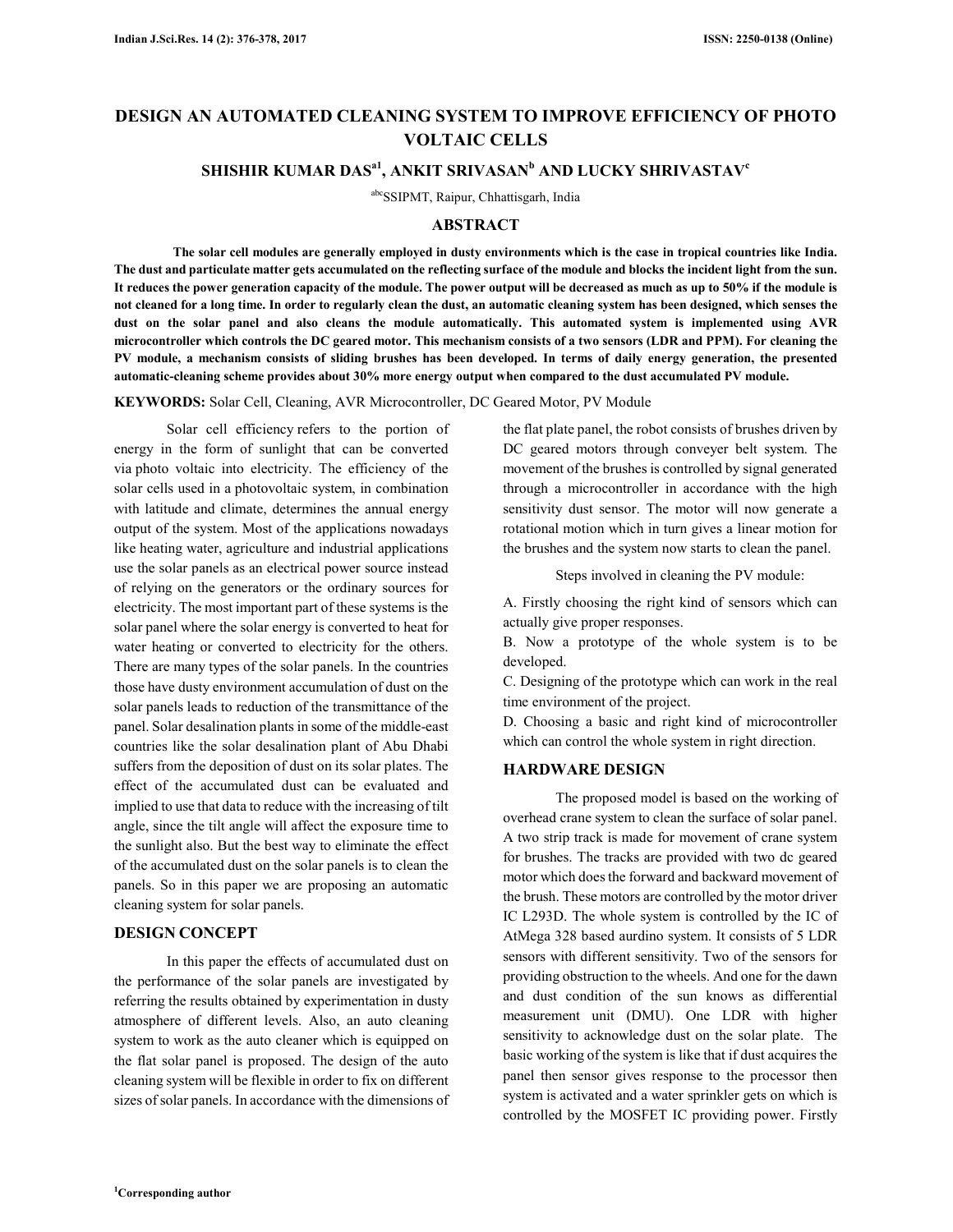the water is spread on the panel and simultaneously the cleaning system gets on with forward and backward motion. Then cleaning system again gets on to totally clean the panel. In this way the lost efficiency is recovered by this module.

The major advantage of the whole system is that it operates on a dc supply with heavy duty rechargeable batteries. And the power which is generated by the solar module can be reused to charge the battery. So, this system provides recycling of power without utilizing any external power source. Block diagram is shown in Fig(1).



**Figure 1: Block diagram** 

#### **CLEANING MECHANISM**

Wiper -Using a battery, we applied 12V at the motor connected to the panel to verify the wiper movement across the panel.

Sprayer-We could not test the valve with water in the lab. However, after the demo, we went outside and connected a water supply to the panel using a garden hose. Then, using a battery, we applied 12V at the solenoid valve. This allowed water to be sprayed onto the panel.

The fully assembled system was able to detect a shaded cell from debris. Furthermore, it initiated the wiper motion down and up the panel to clear the debris. Also, the system maintained the battery charged when there was no cleaning and sufficient power was available. More importantly, the project decreased the daily energy lost compared to the case where the PV panel was left shaded for an entire day. In order to determine energy savings, the PV Panel was placed under a solar test bed under identical conditions to test the energy loss from one

half shaded cell. The losses due to shading alone was determined by taking the difference between the maximum power of the unshaded PV Panel and the maximum power of with one PV cell half shaded. The power losses of the entire Automated Self-Cleaning Solar Panel was also measured. Energy loss was normalized for one day of operation with one cleaning cycle. The resulting percent energy savings is shown in Equation

$$
\%Energy \,Saved = \frac{Total \,Energy \,Saved}{Total \,Shading \, Energy \, Loss} = \boxed{39.9\%}
$$

|                            | Electronic | Electronic |       |        |
|----------------------------|------------|------------|-------|--------|
|                            | Load       | Load       |       |        |
|                            | Power      | Current    | Time  | Energy |
|                            | (W)        | (A)        | (sec) | (Ws)   |
| Unshaded                   |            |            |       |        |
| Panel                      | 4.8        | 0.13       | 86400 | 414720 |
| One Cell Half              |            |            |       |        |
| Shaded                     | 2.7        | 0.074      | 86400 | 233280 |
| ENERGY LOSS DUE TO SHADING |            |            |       | 181440 |

#### **Table 1:**

#### **UNCERTAINETIES**

Although our project worked almost exactly as we had planned, and each group member was satisfied with our final product, there were still some uncertainties that we could not address during the duration of this course.

One uncertainty was whether we could make a significant long-term profit. We were able to perform preliminary tests and calculations to determine our daily, or even weekly, profit from the design. But we could not extrapolate that data to estimate our profit on a monthly or yearly basis because of the possibility of fluctuations in weather and long-term maintenance costs.

Another concern we had was marketability. What areas would our project be beneficial for? Would it be more beneficial on a residential scale, or an industrial scale? All these questions need to be addressed before our product can be produced on a large scale.

### **ETHICAL CONSIDERATION**

The following is a list IEEE Codes of Ethics that were most related to the project [15]

The original Codes are in italics with an explanation as to their relevance to the project.

To accept responsibility in making decisions consistent with the safety, health, and welfare of the public, and to disclose promptly factors that might